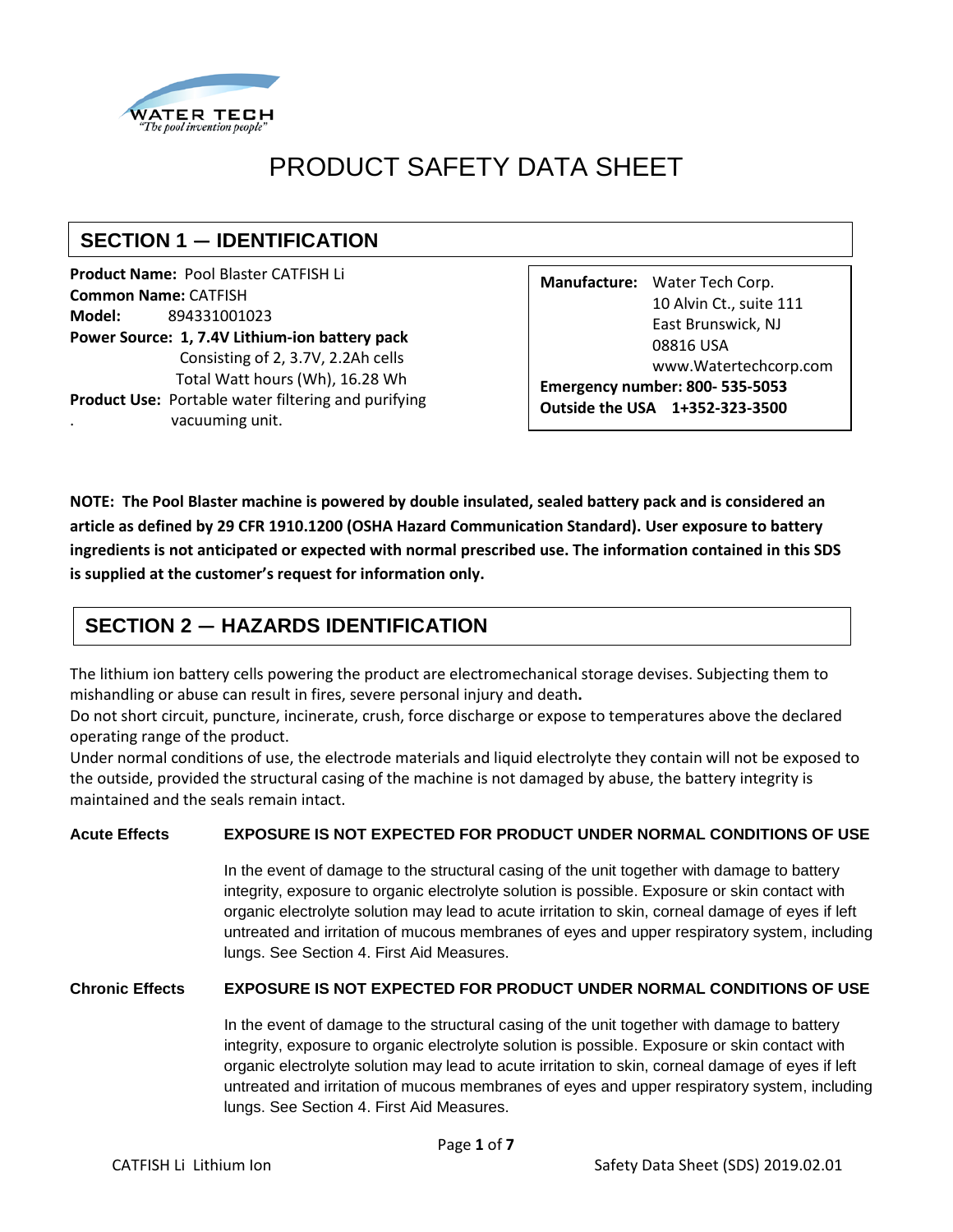

### **SECTION 3 ― COMPOSITION / INFORMATION**

| For Lithium Ion Battery                    |                |               |
|--------------------------------------------|----------------|---------------|
| <b>INGREDIENTS Common names</b>            | <b>CAS No.</b> | % by weight   |
| <b>Aluminum foil</b>                       | 7429-90-5      | $0.1 - 1$ w/w |
| <b>Biphenyl (BP)</b>                       | $92 - 52 - 4$  | $0 - 0.2$ w/w |
| Copper foil                                | 7440-50-8      | $1-3$ w/w     |
| <b>Linear and Cyclic Carbonic solvents</b> | N/APP          | $5-17$ w/w    |
| <b>Graphite Powder</b>                     | 7440-44-0      | 12-17 w/w     |
| <b>Lithium Carbonate</b>                   | $554-13-2$     | $0 - 0.3$ w/w |
| Lithium cobaltite (LiCoO2)                 | 12190-79-3     | $1-5$ w/w     |
| Lithium hexaflurophosphate                 | 21324-40-3     | $1-5$ w/w     |
|                                            |                |               |

#### **Classification of Occupational Dangerous Substances Contained in the battery as per Directive**

| <b>Substance</b>        | <b>Chemical</b><br>Symbol | % Content | <b>Melt Point</b> | <b>Indication</b><br>of Danger      | <b>Special Risk</b> | <b>Safety Advise</b>            |
|-------------------------|---------------------------|-----------|-------------------|-------------------------------------|---------------------|---------------------------------|
| <b>Lithium Cobalite</b> | LiCoO <sub>2</sub>        | $23 - 33$ | >500              |                                     | <b>R22 R43</b>      | S2 S22 S24 S26<br>S36 S37 S45   |
| Carbon                  | C                         | $12 - 17$ | >1000             |                                     |                     |                                 |
|                         | EC                        | 3         | $EC: 38*C$        | <b>Flammable</b>                    | <b>R21 R22</b>      | S <sub>2</sub> S <sub>24</sub>  |
| <b>Organic Solvents</b> | <b>DMC</b>                |           | <b>DMC: 4*c</b>   |                                     | <b>R41</b>          | S26 S36                         |
|                         | <b>DEC</b>                |           | <b>DEC: -43*</b>  |                                     | <b>R42 R43</b>      | <b>S37 S45</b>                  |
|                         | LiPF <sub>6</sub>         |           | N/A               | <b>Irritant</b><br><b>Corrosive</b> | <b>R14</b>          | <b>S2 S8 S22</b><br>S24 S26 S36 |

#### **1. Name of Special Risk:**

- R14/15 Reacts with water and yields flammable gases
- R<sub>21</sub> Harmful in contact with skin
- R22 Harmful if swallowed
- R35 Causes severe burns
- R41 Risk of severe damage to the eye
- R42/43 May cause sensitization by inhalation and skin contact
- R43 May cause sensitization by skin contact

#### **2. Safety Advise:**

- S2 Keep out of reach of children
- S8 Keep away from moisture
- S22 Do not breathe dust
- S24 Avoid contact with skin
- S26 In case of contact with eyes, rinse immediately with plenty of water and seek medical attention.
- S36 Wear suitable protective clothing
- S37 Wear suitable gloves
- S45 In case of incident, seek medical attention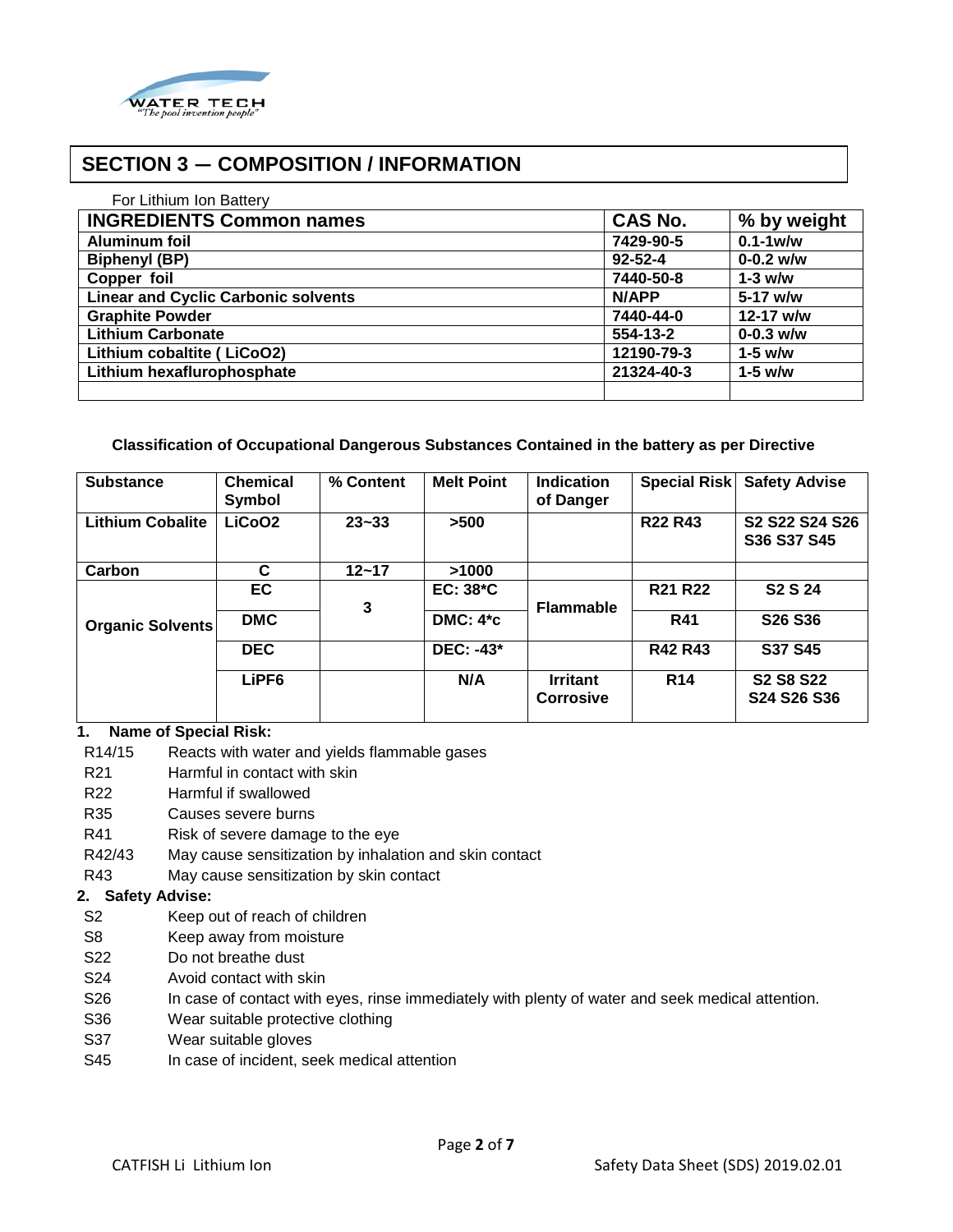

## **SECTION 4 ― FIRST AID MEASURES**

#### **Inhalation: EXPOSURE IS NOT EXPECTED UNDER NORMAL CONDITIONS OF USE**

**Skin contact: EXPOSURE IS NOT EXPECTED UNDER NORMAL CONDITIONS OF USE**



**Eye contact**: **EXPOSURE IS NOT EXPECTED UNDER NORMAL CONDITIONS OF USE**



minutes and obtain medical attention immediately,

However, if organic electrolyte is released due to abuse, overcharging or fire remove

However, if organic electrolyte contacts skin, wash skin thoroughly with water. Remove contaminant immediately. If irritation develops, seek medical attention as soon as possible.

**Ingestion: EXPOSURE IS NOT EXPECTED UNDER NORMAL CONDITIONS OF USE**

exposed person to fresh air. In severe cases obtain medical attention.

However, if internal battery components are ingested, rinse mouth out thoroughly and give plenty of water. Call The National Battery Ingestion Hotline (202-625-3333) 24 hours a day for procedure for treating ingestion of chemicals. Do not induce vomiting. Seek immediate medical attention.

However, if organic electrolyte enters eyes, thoroughly flush eyes with lukewarm water for 15

# **SECTION 5 ― FIRE FIGHTING MEASURES**

**Extinguisher Media** Dry chemical, foam, CO2 extinguishers or, generous amounts of water.

Use a positive pressure self-contained breathing apparatus if batteries are involved in a fire. Full protective clothing is necessary. During water application, caution is advised as burning pieces of flammable particles may be ejected from the fire.

### **SECTION 6 ― ACCIDENTAL RELEASE MEASURES**

**Damage to Batteries:** Damaged batteries that are NOT burning should be placed in a plastic bag or plastic lined metal container. Chemical resistant glove must be worn to handle all battery components. Dispose of in accordance with local regulations.

### **SECTION 7 ― HANDLING AND STORAGE**

**1: Use only approved battery charger and do not charge a known damaged machine. 2: Do not disassemble machine, battery compartment, battery or bypass any safety devise.**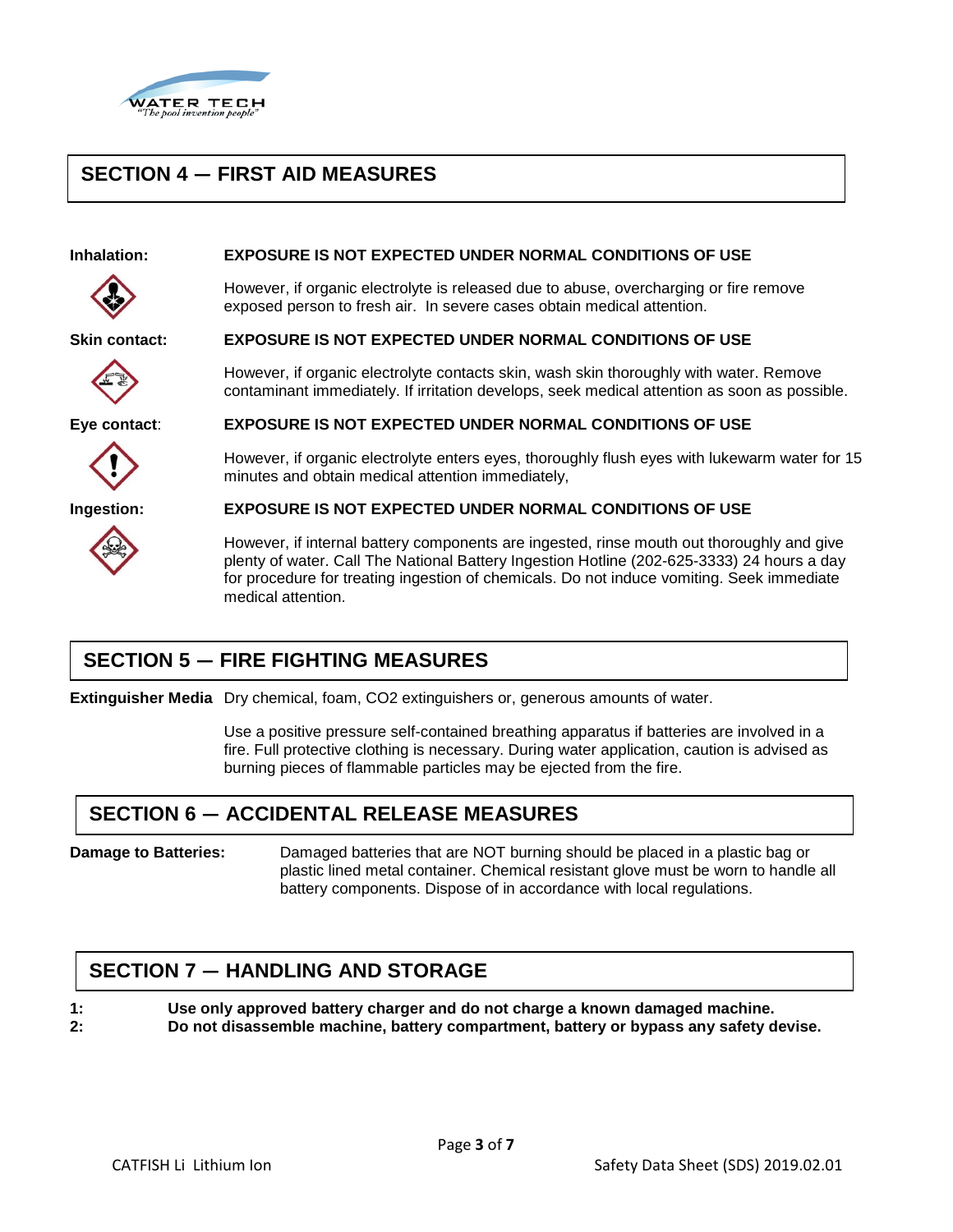

#### **SECTION 7 ― HANDLING AND STORAGE (continued)**

**3: Product should be stored in a cool dry area away from excessive heat, combustible chemicals or materials. Excessive heat can reduce the battery service life.**

**4: Never store the machine in temperatures above 60° C or below – 32° C**

### **SECTION 7 ― EXPOSURE / PERSONAL PROTECTION**

| <b>Respiratory Protection:</b> | NONE REQUIRED under normal operating conditions; see also Section $5 -$ Fire<br><b>Fighting Measures.</b> |
|--------------------------------|-----------------------------------------------------------------------------------------------------------|
| <b>Skin Protection:</b>        | NONE REQUIRED under normal operating conditions; see also Section 4 – First Aid<br>Measures.              |
| <b>Eye Protection:</b>         | NONE REQUIRED under normal operating conditions; see also Section 4 – First Aid<br>Measures.              |

#### **SECTION 9 ― PHYSICAL / CHEMICAL PROPERTIES**

| <b>Boiling Point:</b>       | N/A | <b>Boiling Point:</b>       | >500°C Lithium Cobalite (LiCoO2) |
|-----------------------------|-----|-----------------------------|----------------------------------|
| <b>Vapor Pressure:</b>      | N/A | <b>Vapor Pressure:</b>      | $>90^{\circ}$ C                  |
| <b>Specific Gravity:</b>    | N/A | <b>Specific Gravity:</b>    | N/A                              |
| <b>Solubility in Water:</b> | N/A | <b>Solubility in Water:</b> | Yes                              |

### **SECTION 10 ― STABILITY & REACTIVITY**

**Reactivity in Water:** N/A

**Flash Point:** N/A

**Stability:** Stable; see also Section 7 – Handling and Storage.

### **SECTION 11 ― TOXICOLOGICAL INFORMATION**

**NOTE:** Under normal conditions this product does not present a health hazard. The following information is provided for organic electrolyte and the mixed metal oxide exposure that may occur due to crushing or breaking the machine or exposure to extreme conditions such as fire.

| <b>Threshold Limit Value:</b> | Exposure limit of $LiCoO2 = 0.1$ mg/m3 (OSHA)                                                         |  |  |  |
|-------------------------------|-------------------------------------------------------------------------------------------------------|--|--|--|
| <b>Signs and Symptoms:</b>    | None. (In fire or rupture of internally protected battery situations, refer to Sections<br>4.5 & 8.8. |  |  |  |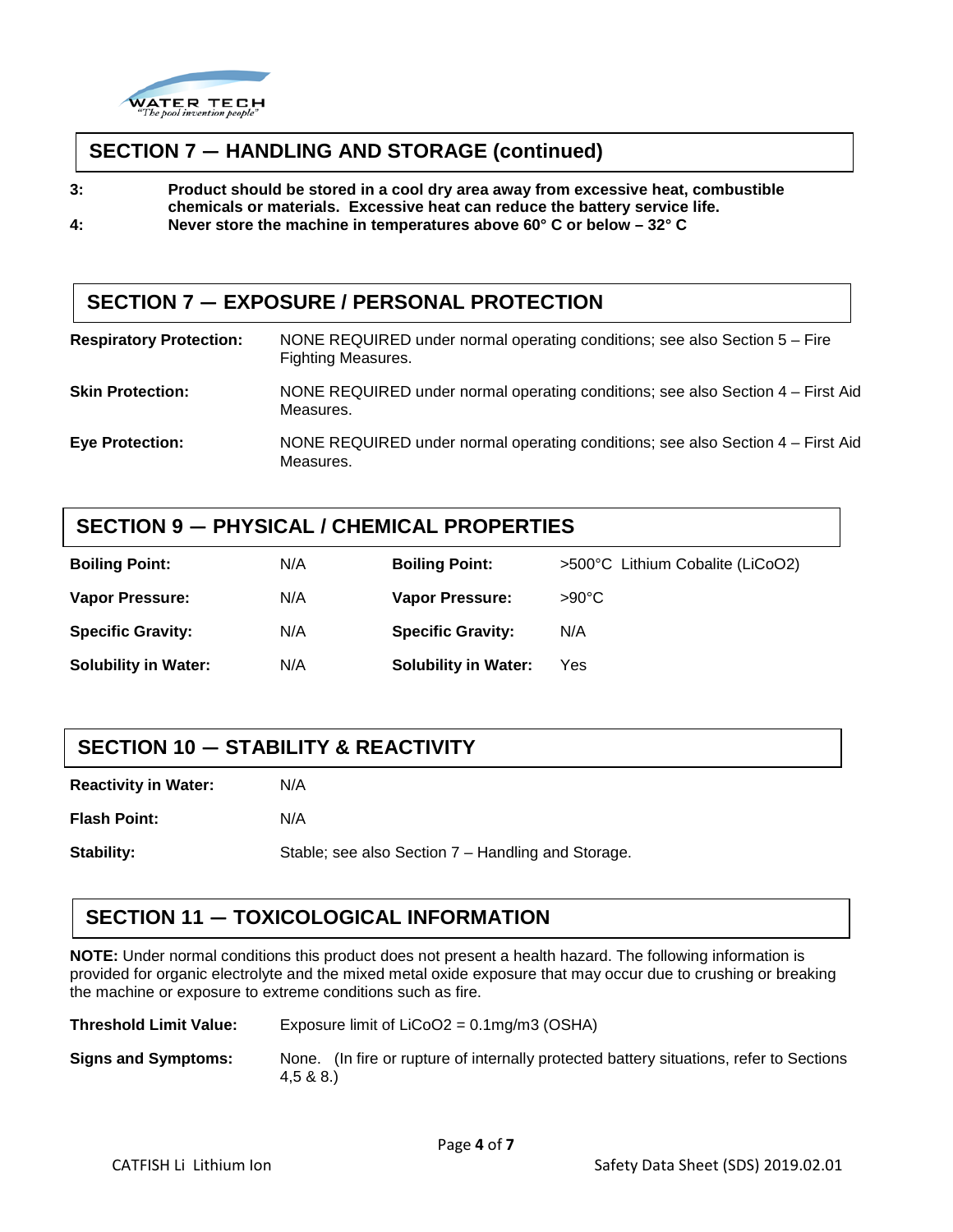

## **SECTION 12 ― ECOLOGICAL INFORMATION**

**NOTE**: The chemicals noted in Section 2 are sealed inside the batteries and again sealed inside the water tight motor housing. Under normal use, the chemicals will not be released. It does not pose a physical or health risk to the users, see Section 13 for disposal.

**Hazardous Decomposition Products:** When properly used and disposed, the product does not cause a hazard to the environment.

### **SECTION 13 ― DISPOSAL**

**NOTE:** The product contains Lithium-ion batteries. The product should be disposed of in accordance with local, municipal regulations for products containing batteries.

- 1. The batteries should be fully discharged prior to disposal. In the event the batteries are removed and the physical condition is not compromised, each terminal of the battery should be insulated and the battery be wrapped in plastic prior to disposal.
- 2. The user should NEVER attempt to incinerate the batteries.
- 3. Land Filling: Contact your state and local municipality for regulatory guidelines.

#### **SECTION 14 ―TRANSPORT INFORMATION**

#### **This report applies to by air and by land:**

- Each battery pack contains 2 Lithium-Ion, 3.7V 2.2Ah cells encased in a sealed ABS plastic housing.

- The watt hours (Wh) for a tested battery pack: 16.3 Wh.

The Li-ion battery(cylindrical) contained in the Pool Blaster is tested according to the requirements of the UN manual of tests and Criteria, Part III, subsection 38.3;

Li-ion battery(cylindrical) was protected so as to prevent short circuits. This includes protection against contact with conductive materials within the same packaging that could lead to short circuit;

#### **Air Freight**

DGR Classification: UN3481, Lithium Ion Batteries Contained in Equipment, Class 9, PI 967, Section II. An airway bill is required for shipment; the following words must be included on the AWB: "Nature and Quantity of Goods" box: "Lithium ion batteries in compliance with Section II of PI 967"

The packaging shall be adequate to avoid mechanical damage during transport, handling and stacking. The materials and pack design shall be chosen so as to prevent the development of unintentional electrical conduction, corrosion of the terminals and ingress of moisture.

The package must be handled with care and that a flammability hazard exists if the package is damaged; Each package must be labeled with a Li-ion battery(cylindrical) handling label or in addition to the **Class 9 hazard label**. With regard to transport, the following regulations are cited and considered:

- The International Civil Aviation Organization (ICAO) Technical Instructions.

- **The International Air Transport Association (IATA) Dangerous Goods Regulations**. UN number of Li-ion battery(cylindrical): **UN3481**;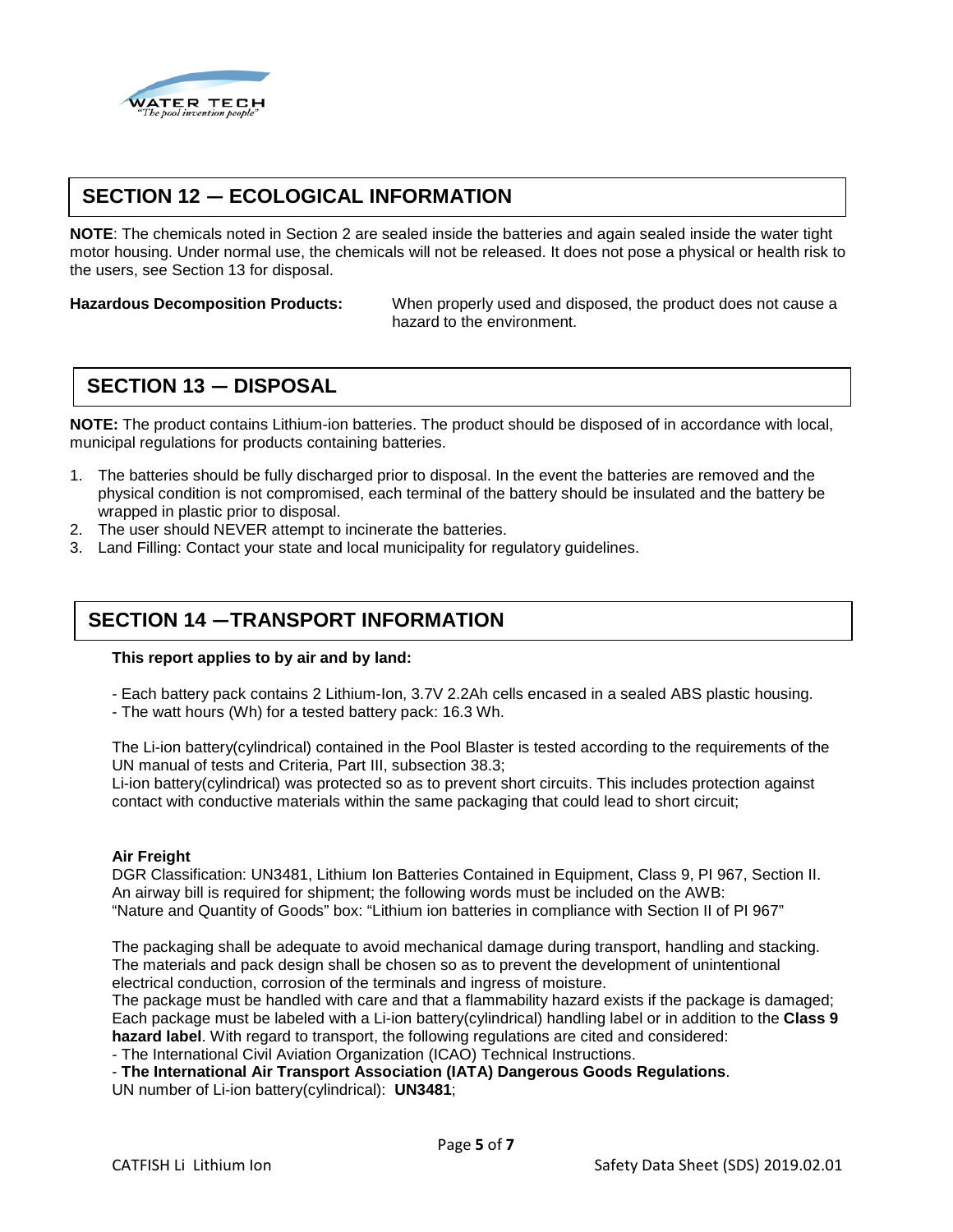

## **SECTION 14 ―TRANSPORT INFORMATION (continued)**

UN Proper shipping name/Description (technical name): **Lithium ion batteries contained in equipment**  or Lithium ion batteries packed with equipment;

- **An airway bill** is required for shipment; the following words must be included on the AWB: "Nature and Quantity of Goods" box: "Lithium ion batteries in compliance with Section II of PI 967 UN Classification (Transport Hazard class): Non Dangerous; Marine polluant(Y/N): Y;

#### **- AIR SHIPMENT LABEL REQUIREMENT**



#### **- GROUND TRANSPORT (USA)**

- Each Pool Blaster battery pack contains 2 Lithium-Ion, 3.7V, 2.2Ah cells encased in a sealed ABS plastic housing.

- The watt hours (Wh) for a tested battery pack: 16.28 Wh.

- The Lithium-Ion battery pack contained with the equipment has been tested under the provisions of the UN Manual of Tests and Criteria, Part III, sub-section 38.3 and is classified as a non-dangerous good.

- Placarding (Class 9) is not required. (2). Consult local regulations when transporting inside or outside USA.

- BULK shipments - Shipping Papers - must be declared on all ground shipping papers as "HM" or 'Hazardous Materials' per U.S. regulations and must be available in the driver side pocket of the vehicle to the authorities during transit. Consult the regulations for the mandated retention time.

(1) See 49 CFR 383.93 (b) (4): 49 CFR 383.5, definitions: Hazardous Materials; CFR 172.504 table 2 "class 9"

(2) See 49 CFR 172.504 (f) additional placarding exceptions.

**For lithium-ion batteries by sea**, provided that packaging is strong and prevent the products from shortcircuit.

UN number of Li-ion battery(cylindrical): UN3480 or **UN3481**; UN Proper shipping name/Description (technical name):

**Lithium ion batteries or Lithium ion batteries contained in equipment** or Lithium ion batteries packed with equipment; UN Classification (Transport hazard class): Non dangerous; Marine polluant(Y/N): Y;

Special Provision: International maritime dangerous goods code (IMDG) **188,** 230, 310, 348, 957; - The US Hazardous Materials Regulation (HMR) pursuant to a final rule issued by RSPA

- The Office of Hazardous Materials Safety within the US Department of Transportations' (DOT) Research and Special Programs Administration (RSPA)

All Li-ion battery(cylindrical) with the necessary testing requirements under the UN38.3 Manual of Tests and Criteria as referenced in the following transportation regulations.